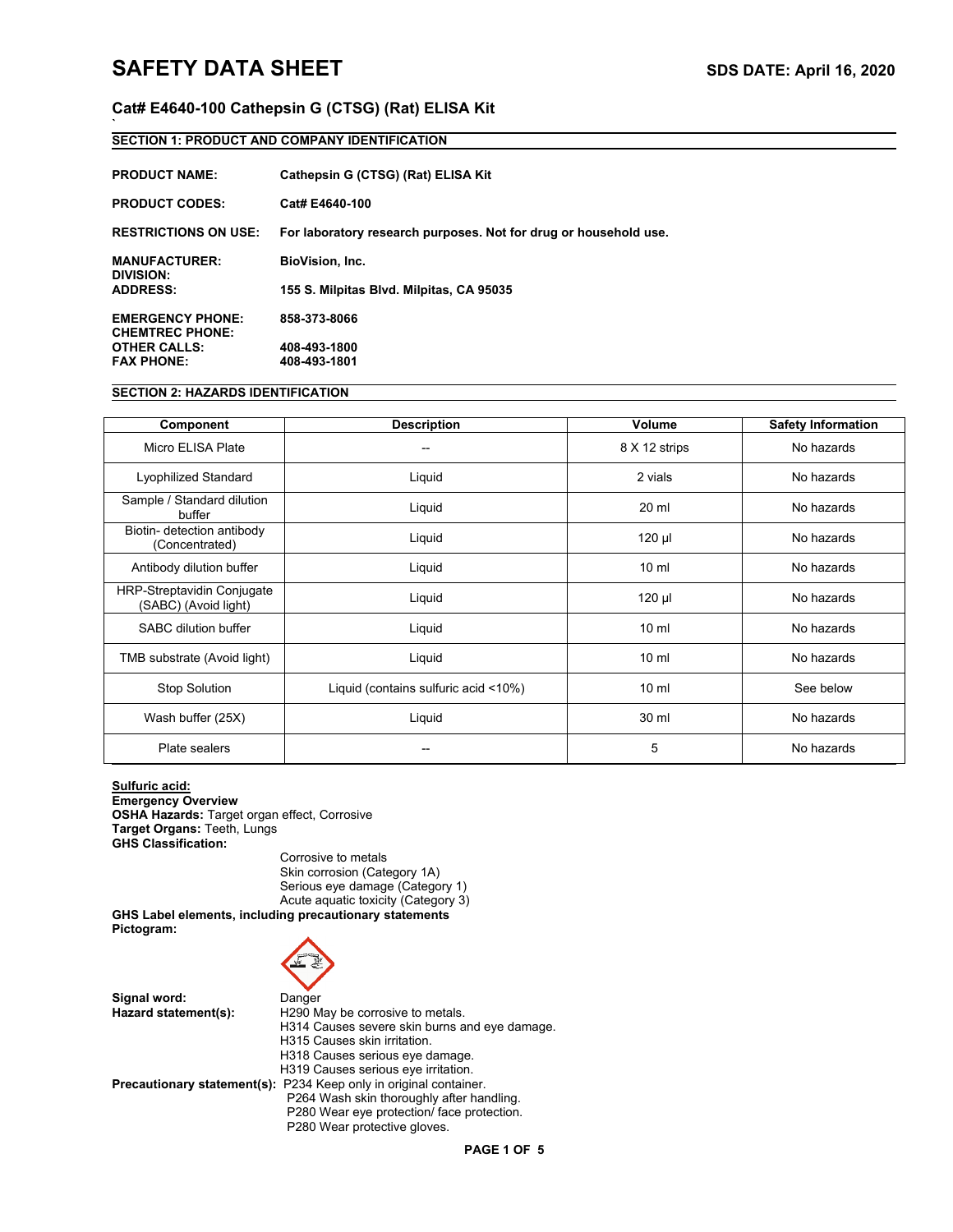# **SAFETY DATA SHEET** SAFETY **SUBSETY SDS DATE:** April 16, 2020

# **Cat# E4640-100 Cathepsin G (CTSG) (Rat) ELISA Kit**

| <b>Component</b>                                                  | <b>CAS Number</b> | EC-No.                                           | <b>Molecular Weight</b>                                                                   | <b>Chemical Formula</b>                                                                                   | Concentration                                                                                                                               |
|-------------------------------------------------------------------|-------------------|--------------------------------------------------|-------------------------------------------------------------------------------------------|-----------------------------------------------------------------------------------------------------------|---------------------------------------------------------------------------------------------------------------------------------------------|
| <b>SECTION 3: COMPOSITION/INFORMATION ON INGREDIENTS</b>          |                   |                                                  |                                                                                           |                                                                                                           |                                                                                                                                             |
|                                                                   |                   |                                                  |                                                                                           |                                                                                                           |                                                                                                                                             |
| Ingestion: May be harmful if swallowed                            |                   |                                                  |                                                                                           |                                                                                                           |                                                                                                                                             |
| <b>Eyes:</b> Causes eye burns.                                    |                   |                                                  |                                                                                           |                                                                                                           |                                                                                                                                             |
| Skin: May be harmful if absorbed through skin. Causes skin burns. |                   |                                                  |                                                                                           |                                                                                                           |                                                                                                                                             |
|                                                                   |                   |                                                  |                                                                                           |                                                                                                           | Inhalation: May be harmful if inhaled. Material is extremely destructive to the tissue of the mucous membranes and upper respiratory tract. |
| <b>Potential Health Effects</b>                                   |                   |                                                  |                                                                                           |                                                                                                           |                                                                                                                                             |
| Special hazard: W                                                 |                   |                                                  |                                                                                           |                                                                                                           |                                                                                                                                             |
| Reactivity hazard: 0                                              |                   |                                                  |                                                                                           |                                                                                                           |                                                                                                                                             |
| Fire: $0$                                                         |                   |                                                  |                                                                                           |                                                                                                           |                                                                                                                                             |
| Health hazard: 3                                                  |                   |                                                  |                                                                                           |                                                                                                           |                                                                                                                                             |
| <b>NFPA Rating</b>                                                |                   |                                                  |                                                                                           |                                                                                                           |                                                                                                                                             |
| Physical hazards: 2                                               |                   |                                                  |                                                                                           |                                                                                                           |                                                                                                                                             |
| <b>Flammability: 0</b>                                            |                   |                                                  |                                                                                           |                                                                                                           |                                                                                                                                             |
| Chronic health hazard: *                                          |                   |                                                  |                                                                                           |                                                                                                           |                                                                                                                                             |
| Health hazard 3                                                   |                   |                                                  |                                                                                           |                                                                                                           |                                                                                                                                             |
| <b>HMIS Classification</b>                                        |                   |                                                  | P406 Store in corrosive resistant stainless steel container with a resistant inner liner. |                                                                                                           |                                                                                                                                             |
|                                                                   |                   | P390 Absorb spillage to prevent material damage. |                                                                                           |                                                                                                           |                                                                                                                                             |
|                                                                   |                   |                                                  | P362 Take off contaminated clothing and wash before reuse.                                |                                                                                                           |                                                                                                                                             |
|                                                                   |                   |                                                  | P337 + P313 If eye irritation persists: Get medical advice/ attention.                    |                                                                                                           |                                                                                                                                             |
|                                                                   |                   |                                                  | P332 + P313 If skin irritation occurs: Get medical advice/attention.                      |                                                                                                           |                                                                                                                                             |
|                                                                   |                   | present and easy to do. Continue rinsing.        |                                                                                           |                                                                                                           |                                                                                                                                             |
|                                                                   |                   |                                                  |                                                                                           | P305 + P351 + P338 IF IN EYES: Rinse cautiously with water for several minutes. Remove contact lenses, if |                                                                                                                                             |
|                                                                   |                   | . <u>.</u>                                       | P302 + P352 IF ON SKIN: Wash with plenty of soap and water.                               |                                                                                                           |                                                                                                                                             |

## **SECTION 4: FIRST AID MEASURES**

**General advice:** Consult a physician. Show this safety data sheet to the doctor in attendance. Move out of dangerous area.

**If inhaled:** If breathed in, move person into fresh air. If not breathing, give artificial respiration. Consult a physician.

**In case of skin contact:** Take off contaminated clothing and shoes immediately. Wash off with soap and plenty of water. Take victim immediately to hospital. Consult a physician.

Sulfuric acid 7664-93-9 231-639-5 98.08 H2O4S <10%

**In case of eye contact:** Rinse thoroughly with plenty of water for at least 15 minutes and consult a physician. Continue rinsing eyes during transport to hospital.

**If swallowed:** DO NOT induce vomiting. Never give anything by mouth to an unconscious person. Rinse mouth with water. Consult a physician.

# **SECTION 5: FIRE-FIGHTING MEASURES**

**Condition of flammability:** Not flammable or combustible.

**Suitable extinguishing media:** Use water spray, alcohol-resistant foam, dry chemical or carbon dioxide.

**Special protective equipment for fire-fighters:** Wear self-contained breathing apparatus for firefighting if necessary.

## **SECTION 6: ACCIDENTAL RELEASE MEASURES**

**Personal precautions:** Use personal protective equipment. Avoid dust formation. Avoid breathing vapors, mist or gas. Ensure adequate ventilation. Evacuate personnel to safe areas. Avoid breathing dust.

**Environmental precautions:** Prevent further leakage or spillage if safe to do so. Do not let product enter drains. Discharge into the environemtn must be avoided.

**Methods for cleaning up:** Pick up and arrange disposal without creating dust. Sweep up and shovel. Keep in suitable, closed containers for disposal.

# **SECTION 7: HANDLING AND STORAGE**

#### **Precautions for safe handling**

Avoid contact with skin and eyes. Avoid formation of dust and aerosols. Provide appropriate exhaust ventilation at places where dust is formed. Avoid inhalation of vapor or mist.

# **Conditions for safe storage**

Keep container tightly closed in a dry and well-ventilated place. Recommended storage temperature: 4°C

# **SECTION 8: EXPOSURE CONTROLS/PERSONAL PROTECTION**

#### **Sulfuric acid:**

**Components CAS-No. Value Control parameters Basis**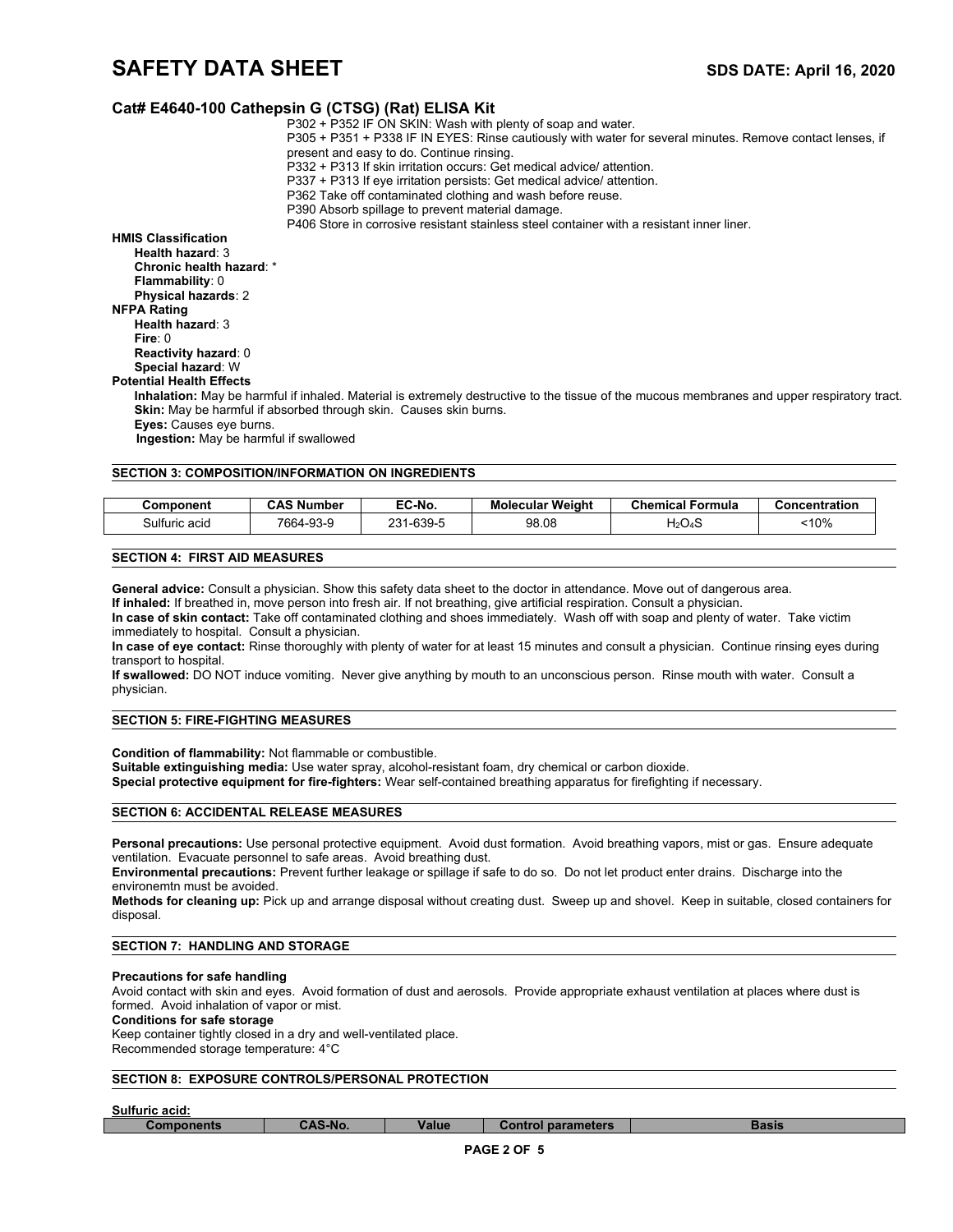# **SAFETY DATA SHEET** SAFETY **SUBSETY SDS DATE:** April 16, 2020

# **Cat# E4640-100 Cathepsin G (CTSG) (Rat) ELISA Kit**

| Sulfuric acid | 7664-93-9          | <b>TWA</b>               | $0.2 \text{ ma/m}^3$ | USA, ACGIH Threshold Limit Values (TLV)    |                                      |
|---------------|--------------------|--------------------------|----------------------|--------------------------------------------|--------------------------------------|
|               | TWA<br>. mg/m $^3$ |                          |                      |                                            | USA, OSHA - Table Z-1 Limits for Air |
|               |                    | Contaminants - 1910 1000 |                      |                                            |                                      |
|               |                    | TWA                      |                      | USA. Occupational Exposure Limits (OSHA) - |                                      |
|               |                    |                          | mq/m <sup>3</sup>    | Table Z-1: Limits for Air Contaminants     |                                      |

# **Personal protective equipment**

#### **Respiratory protection**

Where risk assessment shows air-purifying respirators are appropriate use a full-face respirator with multi-purpose combination (US) or type ABEK (EN 14387) respirator cartridges as a backup to engineering controls. If the respirator is the sole means of protection, use a full-face supplied air respirator. Use respirators and components tested and approved under appropriate government standards such as NIOSH (US) or CEN (EU).

### **Hand protection**

Handle with gloves. Gloves must be inspected prior to use. Use proper glove removal technique (without touching glove's outer surface) to avoid skin contact with this product. Dispose of contaminated gloves after use in accordance with applicable laws and good laboratory practices. Wash and dry hands.

#### **Eye protection**

Face shield and safety glasses. Use equipment for eye protection tested and approved under appropriate government standards such as NIOSH (US) or EN 166(EU).

## **Skin and body protection**

Complete suit protecting against chemicals. The type of protective equipment must be selected according to the concentration and amount of the dangerous substance at the specific workplace.

#### **Hygiene measures**

Handle in accordance with good industrial hygiene and safety practice. Wash hands before breaks and at the end of workday.

# **SECTION 9: PHYSICAL AND CHEMICAL PROPERTIES**

| <b>Property</b>            | Sulfuric acid                   |  |  |  |
|----------------------------|---------------------------------|--|--|--|
| Appearance:                | Liauid                          |  |  |  |
| pH:                        | 1.2 at 5 $q/l$                  |  |  |  |
| <b>Water Solubility:</b>   | Soluble                         |  |  |  |
| <b>Other Solubility:</b>   | 290 °C (554 °F)                 |  |  |  |
| Boiling Point (°C):        | $3^{\circ}$ C (37 $^{\circ}$ F) |  |  |  |
| Melting Point (°C):        | No data available               |  |  |  |
| Flash Point (°C):          | No data available               |  |  |  |
| Ignition Temperature (°C): | 1.84 $q/cm3$                    |  |  |  |
| Density:                   | Sulfuric acid                   |  |  |  |

## **SECTION 10: STABILITY AND REACTIVITY**

| <b>Property</b>                             | Sulfuric acid                                                                                                                                                                                                                                                                                                                                                               |  |  |
|---------------------------------------------|-----------------------------------------------------------------------------------------------------------------------------------------------------------------------------------------------------------------------------------------------------------------------------------------------------------------------------------------------------------------------------|--|--|
| <b>Chemical stability:</b>                  | Stable under recommended storage conditions                                                                                                                                                                                                                                                                                                                                 |  |  |
| <b>Conditions to avoid:</b>                 | No data available                                                                                                                                                                                                                                                                                                                                                           |  |  |
| Materials to avoid:                         | Bases, halides, organic materials, carbides, fulminates, nitrates, picrates,<br>cyanides, chlorates, alkali halides, zinc salts, permanganates, hydrogen<br>peroxide, azides, perchlorates, nitromethane, phosphorus. Reacts violents<br>with: cyclopentadiene, cyclopentanone oxime, nitroaryl amines, hexalithium<br>disilicide, phosphorus (III) oxides, powdered metals |  |  |
| <b>Hazardous decomposition</b><br>products: | Sodium oxides                                                                                                                                                                                                                                                                                                                                                               |  |  |

# **SECTION 11: TOXICOLOGICAL INFORMATION**

# **Sulfuric acid:**

**Acute toxicity:** LD50 Oral – rat – 2,140 mg/kg

LC50 Inhalation – rat – 2 h – 510 mg/m<sup>3</sup>

**Skin corrosion/irritation:** Skin – rabbit – extremely corrosive and destructive to tissue

**Serious eye damage/eye irritation:** Eyes – rabbit – severe eye irritation

**Respiratory or skin sensitization:** no data available

**Germ cell mutagenicity:** no data available

**Carcinogenicity:** The International Agency for Research on Cancer (IARC) has determined that occupational exposure to strong-inorganicacid mists containing sulfuric acid is carcinogenic to rats (Group 1).

NTP: No component of this product present at levels greater than or equal to 0.1% is identified as a known or anticipated carcinogen by NTP.

No component of this product present at levels greather than or equal to 0.1% is identified as probable, possible or confirmed rat carcinogen by IARC.

ACGIH: No component of this product present at levels greater than or equal to 0.1% is identified as a carcinogen or potential carcinogen by ACGIH.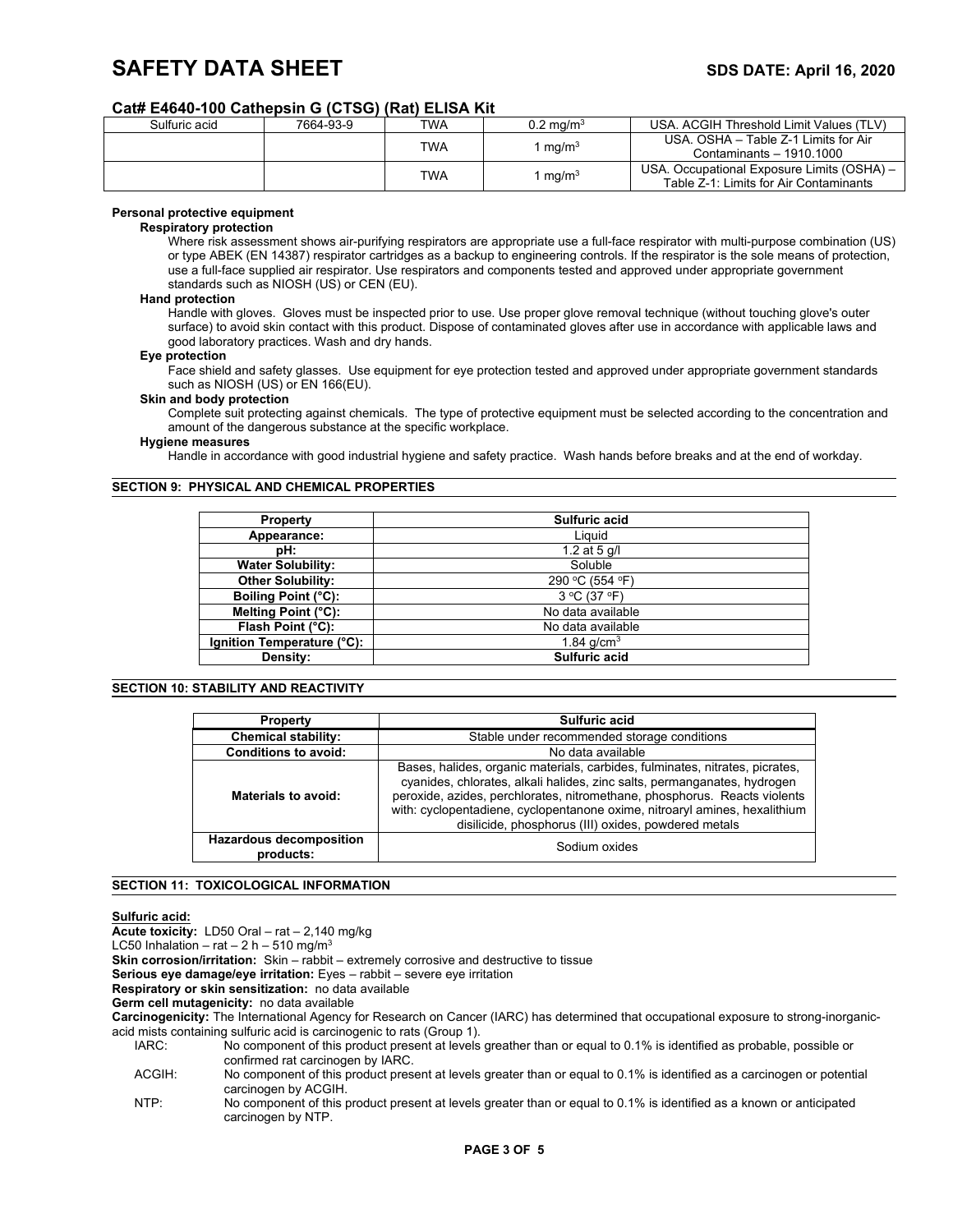# **SAFETY DATA SHEET** SAFETY **SUBSETY SDS DATE:** April 16, 2020

# **Cat# E4640-100 Cathepsin G (CTSG) (Rat) ELISA Kit**

OSHA: No component of this product present at levels greater than or equal to 0.1% is identified as a carcinogen or potential carcinogen by OSHA.

**Reproductive toxicity:** no data available

**Teratogenicity:** no data available

**Aspiration hazard:** no data available

**Potential Health Effects**

**Inhalation:** May be harmful if inhaled. Material is extremely destructive to the tissue of the mucous membranes and upper respiratory tract.

**Skin:** May be harmful if absorbed through skin. Causes skin burns.

**Eyes:** Causes eye burns. Causes severe eye burns.

**Ingestion:** May be harmful if swallowed.

**Signs and Symptoms of Exposure:** Material is extremely destructive to tissue of the mucous membranes and upper respiratory tract, eyes, and skin. Spasm, inflammation and edema of the larynx, spasm, inflammation and edema of the bronchi, pneumonitis, pulmonary edema, burning sensation, cough, wheezing, laryngitis, shortness of breath, headache, nausea, vomiting, pulmonary edema. Effects may be delayed. To the best of our knowledge, the chemical, physical, and toxicological properties have not been thoroughly investigated. **Synergistic effects:** no data available

**Additional information:** RTECS: WS5600000

# **SECTION 12: ECOLOGICAL INFORMATION**

**Sulfuric acid:**

**Persistence and degradability:** no data available **Toxicity:** Toxicity to fish: LC50 – Gambusia affinis (Mosquito fish) – 42 mg/l – 96 h **Bioaccumulative potential:** no data available **Mobility in soil:** no data available **PBT and vPvB assessment:** no data available **Other adverse effects:** An environmental hazard cannot be excluded in the event of unprofessional handling or disposal. Harmful to aquatic life with long lasting effects.

## **SECTION 13: DISPOSAL CONSIDERATIONS**

**Product:** Offer surplus and non-recyclable solutions to a licensed disposal company. Contact licensed professional waste disposal service to dispose of this material. Burn in a chemical incinerator equipped with an afterburner and scruber but exert extra care in igniting as some components in this kit are highly flammable. **Contaminated packaging:** Dispose of as unused product.

# **SECTION 14: TRANSPORT INFORMATION**

**Sulfuric acid: DOT (US):** Not dangerous goods **IMDG:** Not dangerous goods **IATA:** Not dangerous goods Additional Information: This product maybe shipped as part of a chemical kit composed of various compatible dangerous goods for analytical or testing purposes. This kit would have the following classification: Proper Shipping Name: Chemical Kit Hazard Class: 9 UN Number 3316

# **SECTION 15: REGULATORY INFORMATION**

**SARA 302 Components:** The following components are subject to reporting levels established by SARA Title III, Section 302: Sulfuric acid, CAS-No. 7664-93-9; Revision Date: 2007-07-01 **SARA 313 Components:** The following components are subject to reporting levels established by SARA Title III, Section 313: Sulfuric acid, CAS-No. 7664-93-9; Revision Date: 2007-07-01 **SARA 311/312 Hazards:** Sulfuric acid: Acute Health Hazard, Chronic Health Hazard **Massachusetts Right To Know Components:** Sulfuric acid, CAS-No. 7664-93-9; Revision Date: 2007-07-01 **Pennsylvania Right To Know Components:** Sulfuric acid, CAS-No. 7664-93-9; Revision Date: 2007-07-01 **New Jersey Right To Know Components:** Sulfuric acid, CAS-No. 7664-93-9; Revision Date: 2007-07-01

California Prop. 65 Components: **A** WARNING: This product can expose you to chemicals including TMB, which is known to the State of California to cause cancer. For more information go to www.P65Warnings.ca.gov.

**EU regulations**

| --- -- -- --<br>ำm.<br>·poner. | Risk<br>,,,,, | 'hrases<br>.                                  |
|--------------------------------|---------------|-----------------------------------------------|
| Sulfuric acid                  | R35           | $\bigcap_{i=1}^n$<br>coo<br>S26<br>54t<br>551 |

### **SECTION 16: OTHER INFORMATION:**